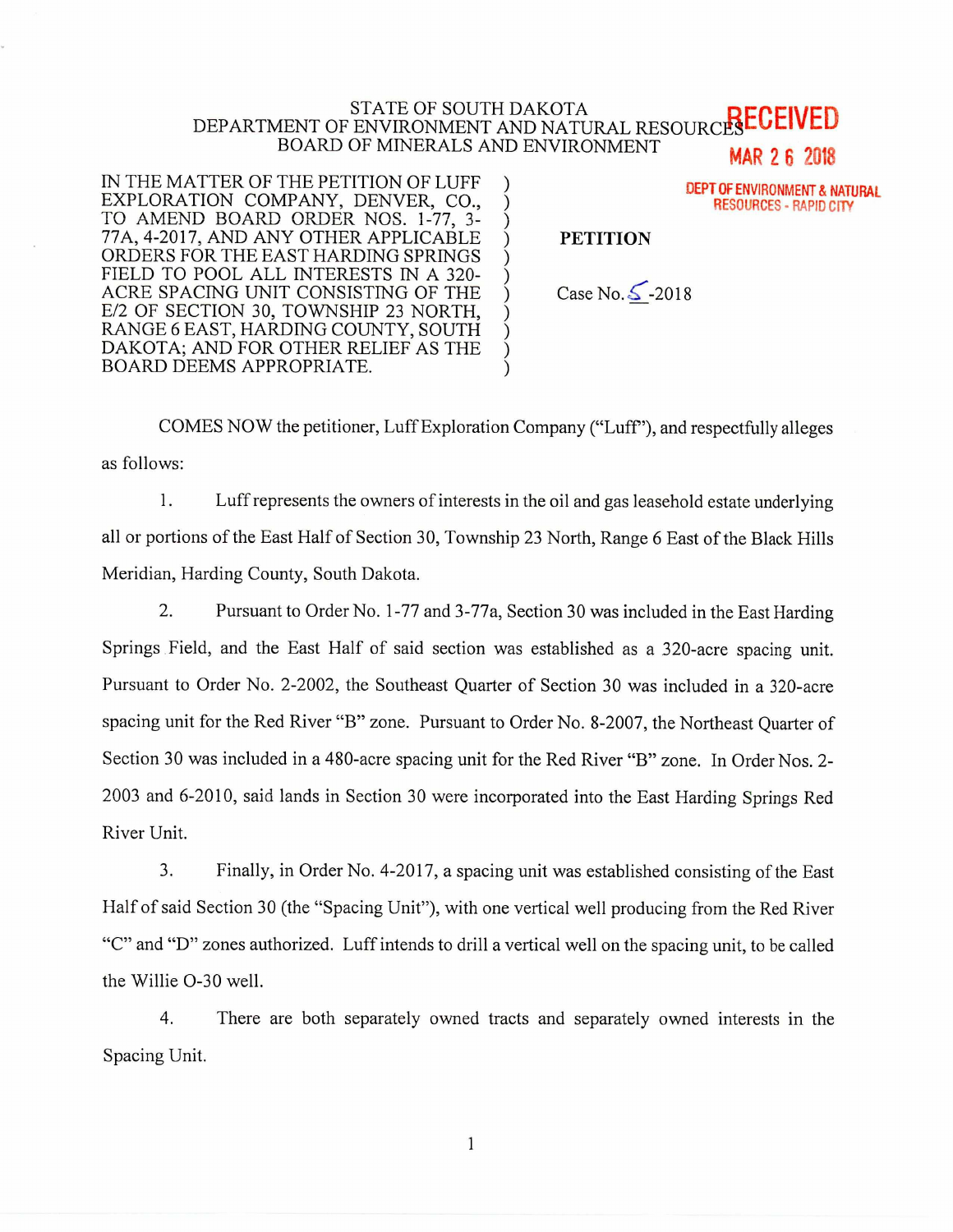5. Although there are existing joint operating agreements ("JOA") in effect that cover portions of the Spacing Unit, not every interest owner in the Spacing Unit has entered into a JOA. Therefore, a complete voluntary pooling of the Spacing Unit has not been accomplished.

6. Luff therefore requests that the Board amend its prior orders for the East Harding Springs field and enter an order pooling all interests in the Spacing Unit, as described above, and addressing the other matters set forth in South Dakota Codified Laws 45-9-32.

7. Luff only intends to seek to apply the risk penalty established by Administrative Rules of South Dakota (ARSD) Chapter 74:12:10 against nonparticipating interest owners in the Spacing Unit who are not party to an existing JOA. Should any such interest owner elect not to participate in the well, Luff will seek approval from the Board before applying the ARSD risk penalty.

8. Because the operations for the East Harding Springs Red River Unit involve the Red River "B" zone and because the spacing unit Luff seeks to have pooled only involves the "C" and "D" zones, the requested pooling will have no adverse impact on the East Harding Springs Red River Unit.

9. The Board is authorized to grant the requested pooling order by South Dakota Codified Laws 45-9-30 through 45-9-36.

WHEREFORE, applicant respectfully requests that the Board issue its notice of opportunity for hearing and, if any interested party intervenes in accordance with said notice, set this matter for hearing at the regularly scheduled hearings in May 2018, or such other date as may be established by the Board, and that the Board enter its order granting the relief requested.

Dated this  $23$  day of March, 2018.

## LUFF EXPLORATION COMPANY

John W. Morrison CROWLEY FLECK PLLP 100 West Broadway, Suite 250 P.O. Box 2798 Bismarck, ND 58502

2